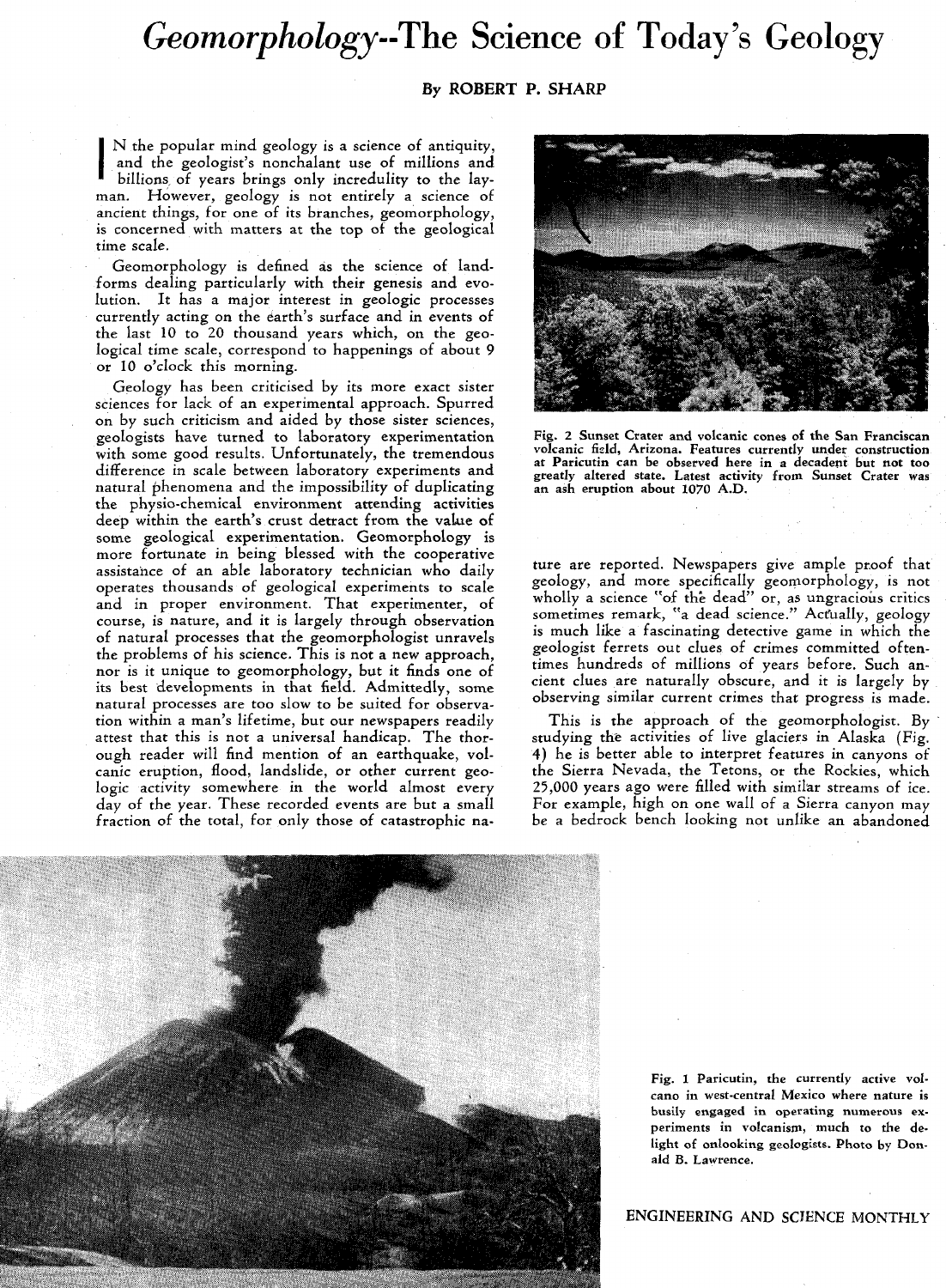Fig. 3 Perched boulder on a pedestal about eight ft. high,<br>just east of the Big Horn Mountains, Wyoming. Similar features formerly credited to cutting by wind-driven sand are<br>now attributed largely to differential weatheri ture's relatively slow processes not too satisfactory for short· time observation.

highway grade. The genesis of this bench is puzzling until one stands on the edge' of a living glacier and sees a powerful stream of melt water rushing down· valley between the valley wall and the edge of the glacier. This stream rapidly carves a narrow channel with the floor and one wall of rock and the other wall ot ice. When the glacier shrinks by melting, the ice wall is destroyed and the stream diverted to a lower course, so that its old channel is left as a bedrock bench high on the wall of the main valley. The imaginative scien· tist may reconstruct this sequence of events in his mind's eye, but it is eminently satisfying to confirm such reconstruction by observing the process in action. Like· wise, construction of the imposing lateral moraines near the mouths of glaciated canyons along the east base ot the Sierra or in other western mountain ranges is more easily understood when one has camped tor a week or two along the margin of a glacier engaged in building such moraines. Signs reading "Slow, Glacier at Work" are not needed, at least in summer, for the constructional activities of the ice are well advertised by the constant sound of falling or sliding debris which piles up along the margin of the glacier to form a sloping apron. This apron becomes a ridge when the ice retreats, and one readily sees that lateral moraines ate formed not by the pushing action of a glacier but by accumulation ot debris dumped from the ice. Other examples of advantages derived from study of glaciers in action could be cited, but let us turn attention to a warmer subject.

In the province of Michoacan in western Mexico, the volcano Paricutin (Fig. l) was born on February 20, 1943. In the short space of three months it built a cone 1100 feet high and flows of red-hot lava issued from its base. Geologists of all varieties hastened to this shrine of current geologic activity, and none derived more satisfaction from such a pilgrimage than the geomorphologist. *Here* he could *see in* the *process* of construction many landforms over which he had puzzled in volcanic fields near Flagstaff, Arizona (Fig. 2), the Craters of the Moon in Idaho, or the Lava Beds of northern California. The small "hornitos" or cones built of lava spatter and the curious forms and struc· tures of lava flows are more easily comprehended when one sees them being made. Many persons doubted that the entire side of a large volcanic cone could be floated away on the back of a lava flow until the process was actually observed at Paricutin. The old adage that *"seeing is believing"* applies to many aspects of *volcanic*  and other geologic activities.

Geomorphology is eminently a pure science. Most of its investigations are motivated by the desire to add to the general fund of human knowledge. A geomorphologist may expend much time and effort in determining why a mountain range has its present form, in proving that perched boulders (Fig. 3) were not "made by the Indians," and in explaining Half.Dome, Yo· semite, or Rainbow Bridge, Utah (Cover), to the satis· faction of an itinerant tourist. However, like most pure sciences, geomorphology has many practical applications. For instance, the disasterous Montrose flood of 1934 brought realization to thousands of people that they were living on great alluvial fans built up in large part by floods of the Montrose type. This flood



showed that interest in such a mundane scientific mat· ter as the transporting power of running water is power. fully stimulated when a lO-foot boulder is rolled through the living room. The flood control engineer seeking ways to provide protection from fan-building processes finds basic information needed for intelligent solution of this problem in studies made years before by geomorphologists interested only in determining the why, wherefore, and characteristics of alluvial fans.

A California oil company discovered some years ago that it had unfortunately located a number of wells on



Robert P. Sharp describes himself as a "second-phase freshman at the California Institute, having reappeared here in September of 1947, after graduating in 1934." His years between 1934 and 1947 were spent at Harvard, the Universities of Illinois and Minnesota, and in the Army Air Forces. Army activities took him chiefly to Alaska and the Aleutians, included studies of survival procedures and tests of emer· gency equipment.

Prior to his return to the Institute, Dr. Sharp served as professor of geology at the University of Minnesota, working largely in the fields of geomorphology and glacial geology. In his present capacity of professor of geonorphology<br>present capacity of professor of geomorphology he is engaged in setting up research projects<br>which will involve studies of existing glaciers in Alaska and investigations into the products of ancient glaciers in our western mountains.